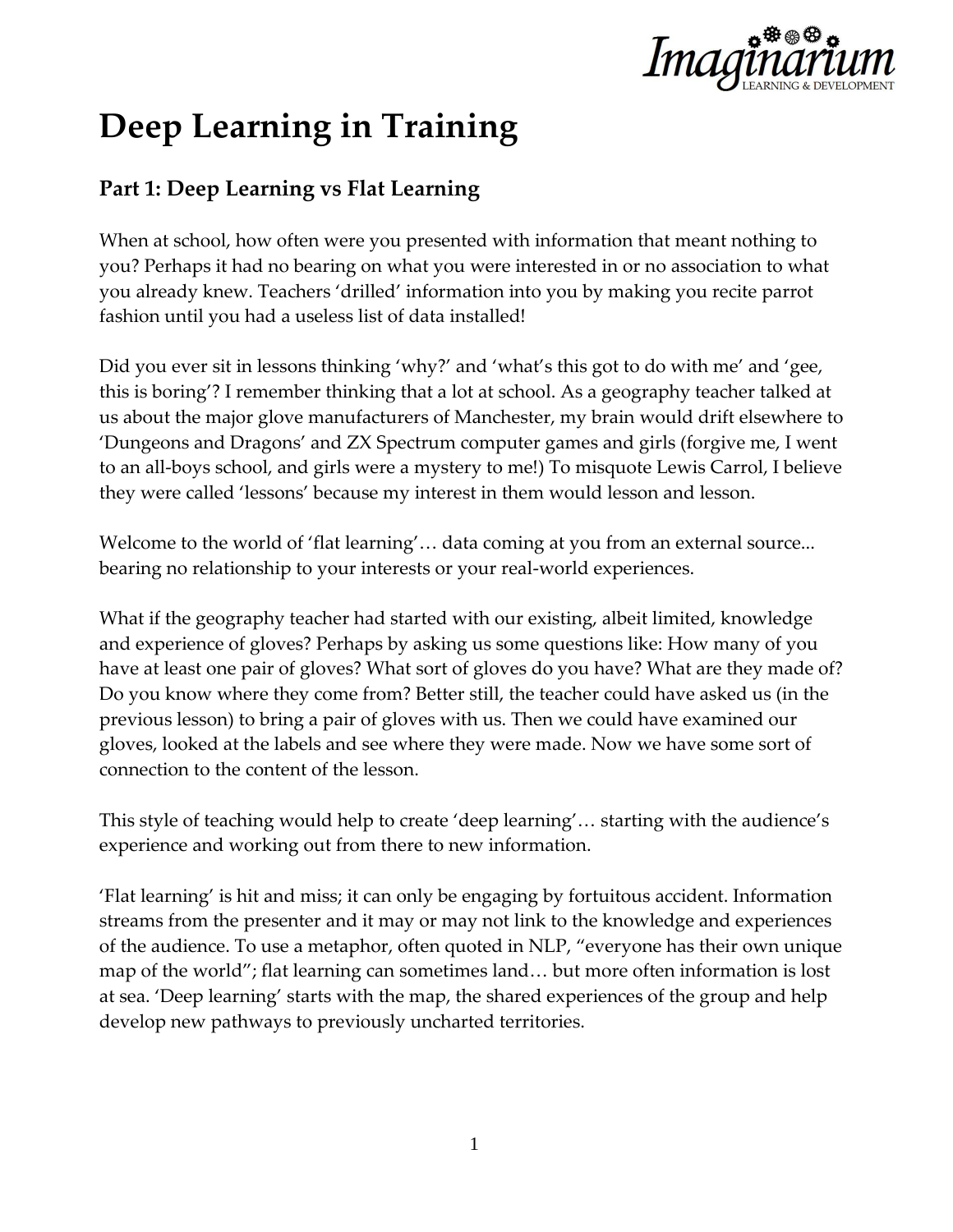

By modelling the behaviours of people that truly engage their audience, we developed the Deep Learning model. Here we have our first rule of the 'Imaginarium Deep engagement approach to Learning' (IDeaL):

#### **IDeaL Rule #1 Start with the mind of the audience and work from there.**

## **Part 2: Deep Learning, AI and the Brain**

I have no doubt that you've been on training courses and attended presentations. As a member of the audience, consider for a moment the difference between those that engaged you and those that really didn't. Those that engaged you will have no doubt been more memorable; and you might even remember some of the things you learnt!

This could be the difference between 'deep learning' and 'flat learning'.

#### *Deep Learning and The Brain*

Simply put:

- 1) You have a brain… a massive network of neurons that is forever updating and forging new connections.
- 2) As we learn, new associations are made across the brain where neurons wire up to other neurons. If two neurons (or sets of neurons) are triggered at the same time (or in close sequence), the brain will fuse those two together (known as Hebb's Rule).
- 3) Where we have knowledge, experience or expertise in a subject, there will be denser 'hubs' of connections within the neural network.
- 4) Information we receive that doesn't connect with a 'hub' is soon forgotten (i.e. it is not learnt) unless it is associated with a significant trauma.

Point 4 above is the key to 'deep' verses 'flat' learning. Presumably, we don't usually want to create a trauma in an audience (unless it is a massively positive awakening/ inspiring/ transformational moment), so in order to create deep learning, we need to 'plug in' to the existing neural networks in our audience.

#### *Deep Learning and AI (Artificial Intelligence)*

To add another layer here, deep learning is used as a model in AI theory. Of course, you are already familiar with Artificial Intelligence and you will probably have your own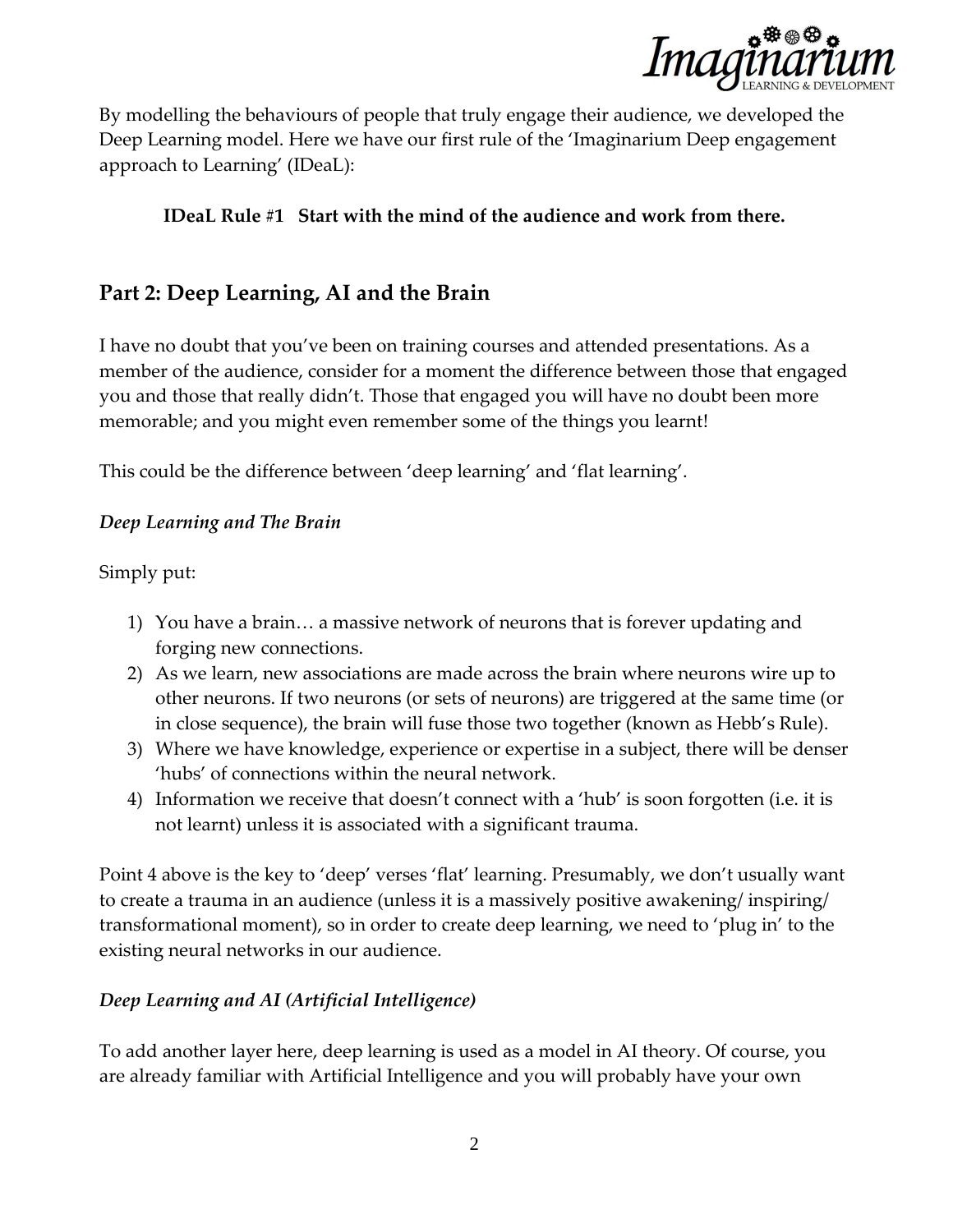

opinions as to its pros and cons. AI often uses the analogy of a biological neural network, so here, we are borrowing the analogy back!

Deep learning in AI is about creating layers of processing and understanding, starting with raw data and building up to something more meaningful. For example, starting with lines and edges and then shapes and then patterns of shapes and then faces and then movement of faces to reading and understanding facial expressions.

Deep learning as an approach to training, presenting and facilitating works from the same principle of starting with the raw data (i.e. the audience's direct experiences) and then building up from there to identifying other examples then patterns then more general concepts, models and approaches. As we 'layer up' we create more meaningful and useful information, hints, tips and techniques that people can take away and utilise.

Using the Deep Learning analogy from AI and understanding how the brain learns, we have our second rule of the Imaginarium Deep engagement approach to Learning (IDeaL):

**IDeaL Rule #2 Start with the specific sensory experience of the audience (e.g. what they see, hear, feel, remember) and build on this to create new meaningful learning.**

## **Part 3: An Example of Deep Learning**

Have you ever sat in an audience where the trainer/presenter talks… and talks… and talks? How long can you hold your attention on the speaker or the content? Have you found yourself using strategies, like taking notes or doodling in order to stay present in the room?

Some topics will be right up your street, perhaps answering a question or solving a problem that you have. Alternatively, it may be pertinent to your day to day work or perhaps tingle bells of fascination! However, many topics, when taught in a traditional 'talk and chalk' approach are dry, featureless and barren; tumbleweed becomes your only friend. Welcome to the desert of 'flat learning'.

When I'm running 'Train the Trainer' courses, I often get asked: "How do I make technical information or policy training interesting?" The assumption here is that we cannot run a technical/policy training session without dumping information on people. So, how can we take a dry subject and apply 'deep learning' to make it engaging?

Now, I don't teach 'Ladder Safety Training', but imagine the following two scenarios: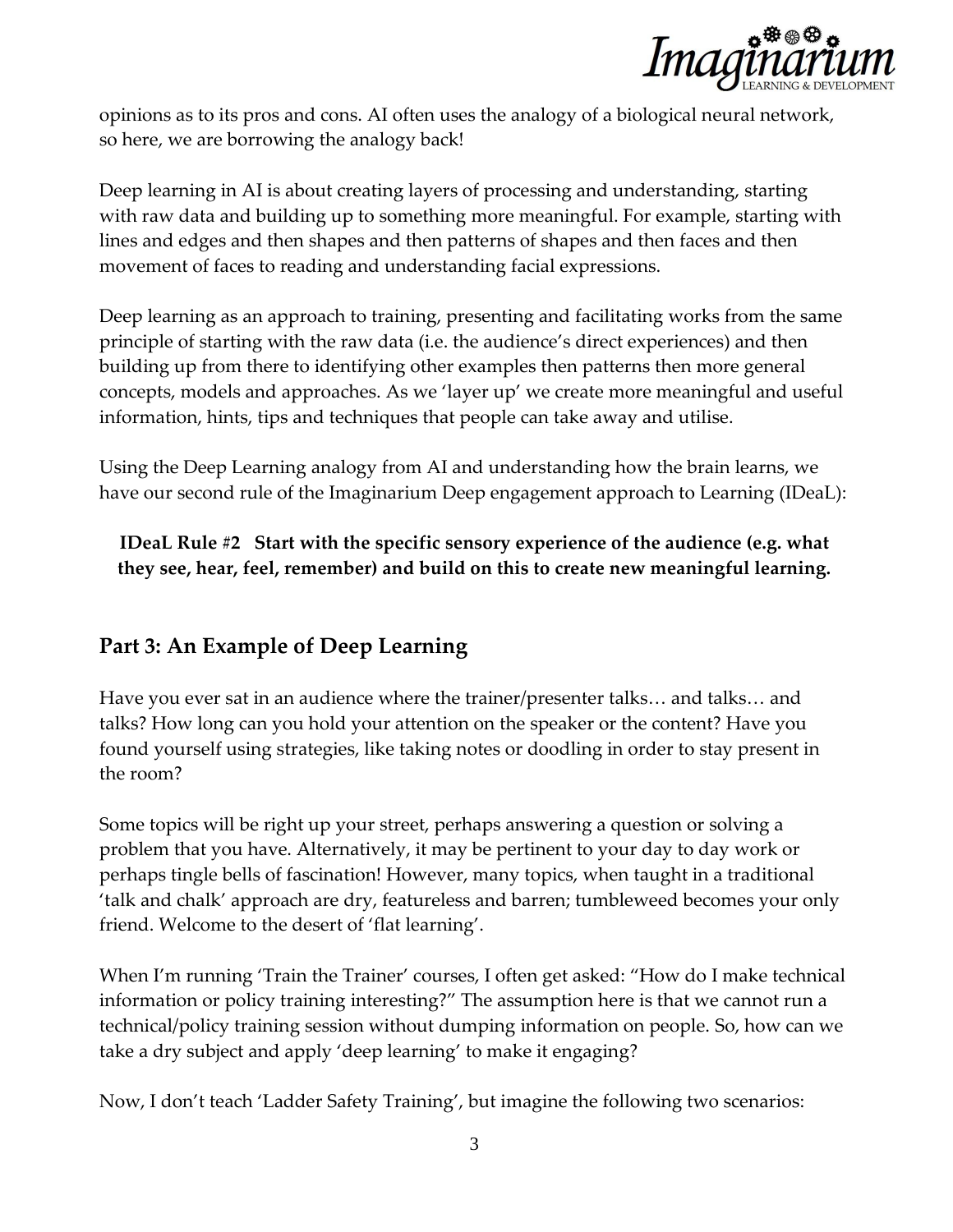

- 1) The trainer shows a PowerPoint slide. It has ten things you need to do when using a ladder. The trainer starts with the first point and talks through it… and continues by discussing each point in turn.
- 2) The trainer asks the audience to imagine a ladder against a wall… and then gets them into small groups to come up with ten things that could go wrong if someone tries to climb the ladder. The small groups discuss and then the trainer asks them for ideas, perhaps writing them on a flipchart. The trainer might add a couple of other dangers. Then the trainer asks them to come up with ideas for preventing or resolving the things that could go wrong. Back into small groups to discuss and then the trainer asks them for the audience's 'top tips'. Now the trainer shows the PowerPoint slide and checks off the things already covered by the audience, pausing only to add any items that the audience may have missed (including correcting some problematic answers!)

The first approach (flat learning) is probably the most common and easiest for the trainer to control. However, whilst the second approach (deep learning) may appear more complex, it is actually less effort for the trainer and much more engaging for the audience. It presupposes that the audience already has knowledge (and it acknowledges the knowledge!) and it allows the trainer to draw from the group, bringing knowledge to the surface. This means it is a group-shared learning process.



Where the audience lacks information, then give it to them. However, if they have any experience or knowledge of the topic, find ways to gather it from them and then build on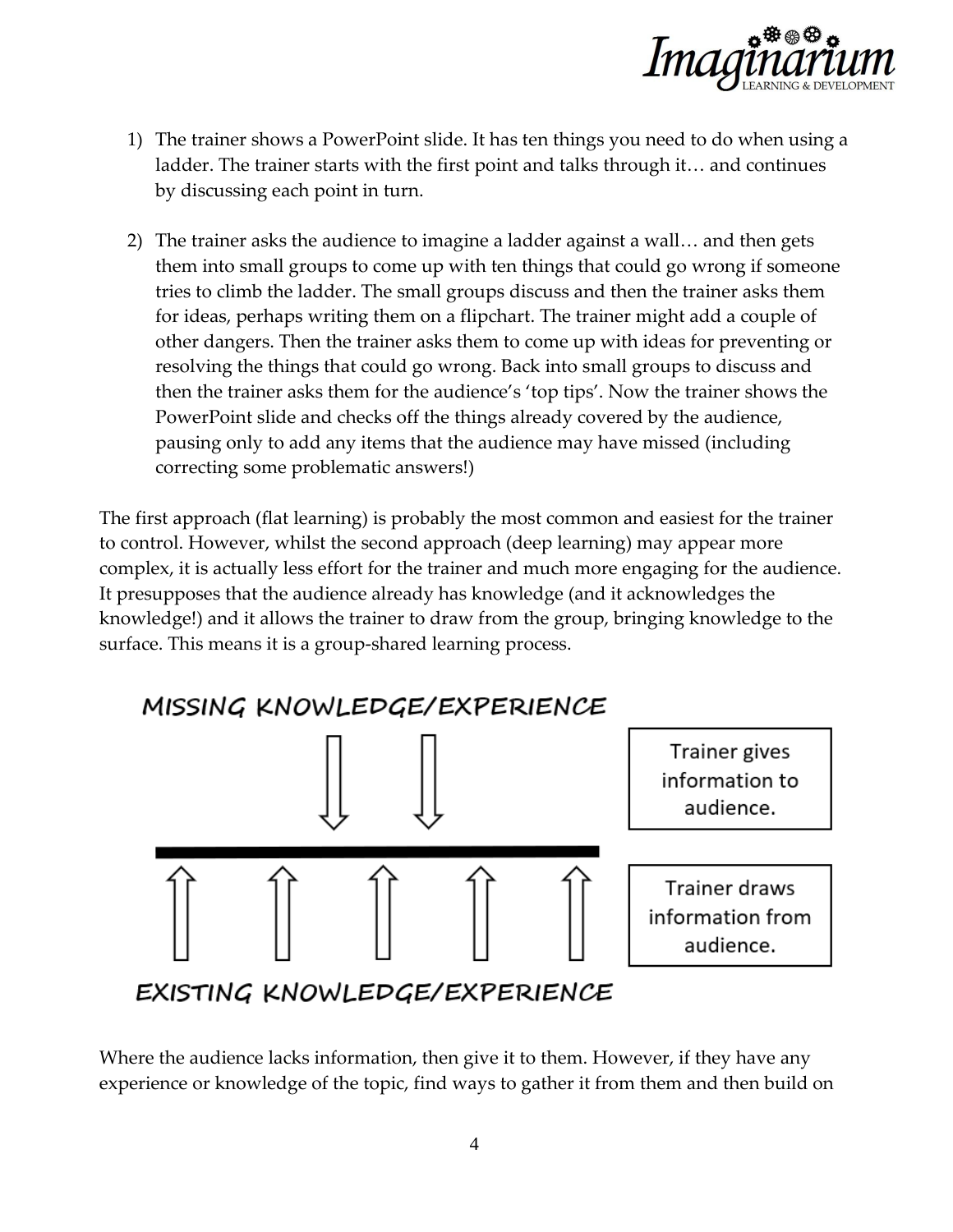

it. This gives us our third rule of the Imaginarium Deep engagement approach to Learning (IDeaL):

### **IDeaL Rule #3 Start with the audience's existing knowledge, draw it to the surface and then add any missing information.**

# **Part 4: Applying Deep Learning**

"As you can see from PowerPoint slide number 79, it says…" and the trainer turns their back on the audience, faces the screen and reads out exactly what's on there. Have you seen this one? Have you perhaps done it yourself?

If you are delivering training or a presentation, and you want it to engage the audience, ask yourself this question: "If there was no PowerPoint, how would I deliver this?"

'Deep learning', as a rule, has no screen. Most PowerPoint type approaches and e-learning (though a screened device) are as flat as the screen itself. Can e-learning be deep? Yes, if it is self-directed (i.e. you have something specific to learn, because you have a desire and/or you need to learn it). Videos, audios, books/reading materials are all unidirectional and hence do not necessarily utilise your existing neurology to the fullest. It is only when you have a genuine interest that you can get the best from these media.

I recently ran a series of courses for a company, designed to introduce and educate staff about their new disciplinary policy. Traditionally, these HR policies would be taught bit by bit via a PowerPoint style presentation.

Instead, whilst designing the course, I asked them to tell me the main things they wanted people to take away from the session. We then turned these into a set of questions. On the course itself, the audience got into small groups with a copy of the policy and the set of questions. They had an hour to discover the answers for themselves and to write down other questions that they then had as a result of looking through the policy. With a member of the HR team in attendance, we then discussed the answers to the questions they had been set. They also raised their own questions (many of them were 'what if…' type questions). This led to an engaging conversation that everyone could be part of. It also allowed those with experiences to talk about things they had encountered, and how they handled them. The feedback from this course was very different (in a good way!) to previous 'flat learning' courses (see: http://imaginariumdev.com/wpcontent/uploads/2019/04/Cardtronic-Having-Tough-Conversations.pdf).